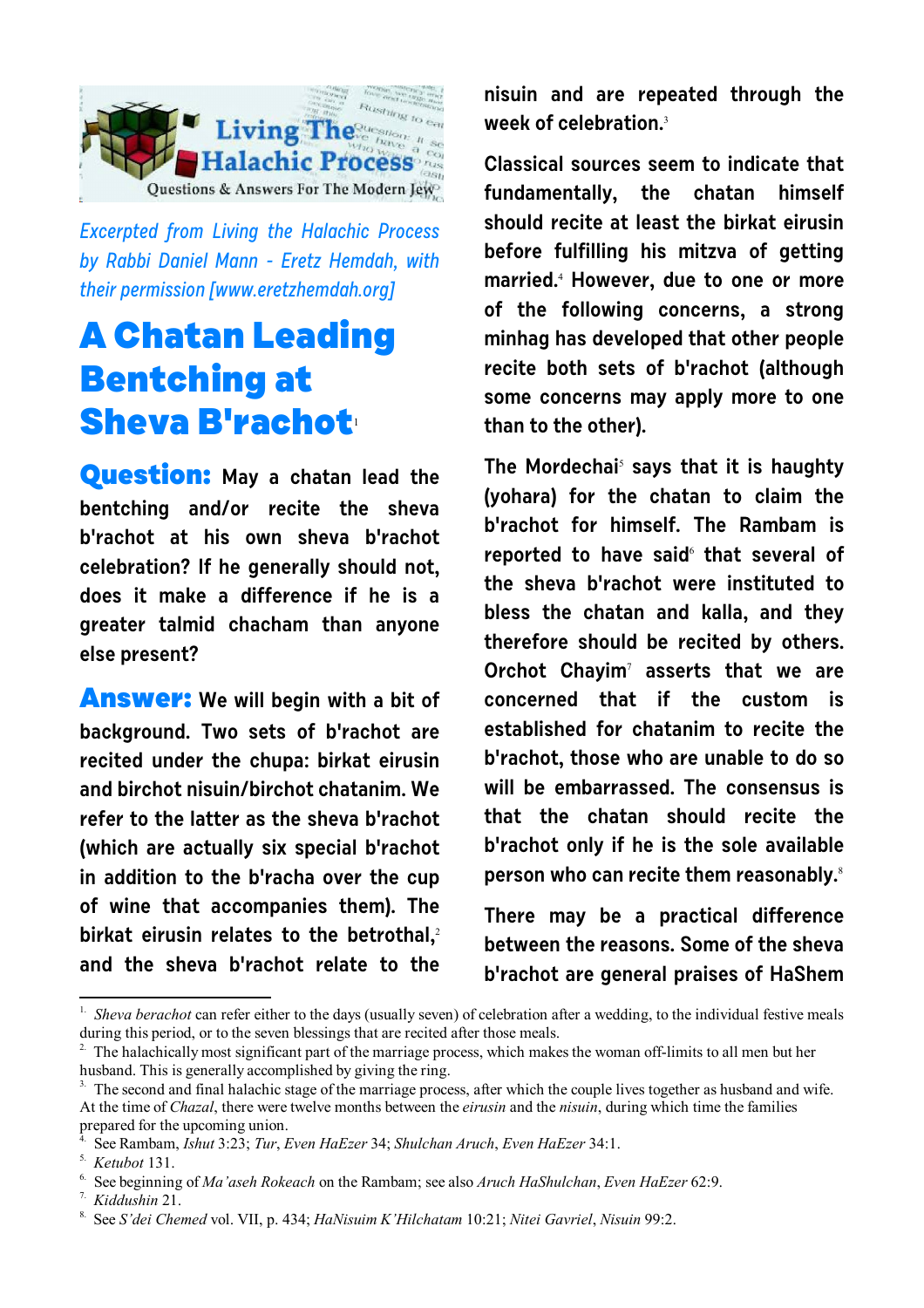**and do not focus specifically on the chatan and the kalla. In theory, according to the Rambam's reason, the chatan should be able to recite those b'rachot. It seems that in former times, one person recited all of the b'rachot, and in an "all or nothing" situation, we prefer that the chatan do nothing. Nowadays, when we assign the b'rachot to a number of individuals, one could contend that the chatan could say the first few sheva b'rachot. Nevertheless, the prevalent minhag is that the chatan does not recite any of the sheva b'rachot. This is the correct practice according to the other reasons and, in general, is just as well (the chatan has enough limelight). This is true both under the chupa and during the week of sheva b'rachot celebrations.**

**The matter is less clear when it comes to leading the bentching/zimun. On the one hand, leading the bentching is fundamentally the same at a sheva b'rachot celebration as at other meals, and there should thus be no reason to exclude the chatan. On the other hand, there are clear connections between the bentching and the sheva b'rachot. The sheva b'rachot are recited specifically at the end of the Birkat HaMazon; the mezamen**<sup>9</sup>  **waits until the sheva b'rachot are finished to make the b'racha and drink the wine; and the m'zamen recites special sheva b'rachot insertions of "D'vai haseir …" and "… shehasimcha**

**bim'ono." Therefore, it would not be too surprising if the chatan's ineligibility to recite sheva b'rachot would extend to being m'zamen.**

**Let us analyze whether the aforementioned reasons to exclude a chatan apply also to being the m'zamen. The bentching and the special insertions recited by the m'zamen do not focus on the chatan's and kalla's welfare. It is unclear whether there is a specific concern that chatanim would feel pressured to lead the bentching and/or be embarrassed if they do so improperly. Finally, it need not be perceived as haughty for the chatan to lead the zimun, considering that this is a normal task and that he is usually a guest of the sponsors of the festivities and not seizing the honors himself. Therefore, one can easily make the case that a chatan can lead the bentching, and some poskim even cite a minhag that the chatan is specifically given this honor,**10 **especially at seuda shlishit.**<sup>11</sup>

**However, since the clearly prevalent practice is that chatanim do not bentch at their own sheva b'rachot (even if this practice may have been originally motivated by ignorance), it would be objectionable for one to do so without an exceptional reason. Granted, it is unclear whether the practice has reached the level of a binding minhag. Nevertheless, due to the practice, a**

<sup>9.</sup> The person who leads the *bentching*.

<sup>&</sup>lt;sup>10.</sup> HaNisuim K'Hilchatam 14:109; Nitei Gavriel op. cit. and 106:(12).

<sup>&</sup>lt;sup>11.</sup> See Question H-4 in this volume for a situation in which this **may** be halachically preferable.